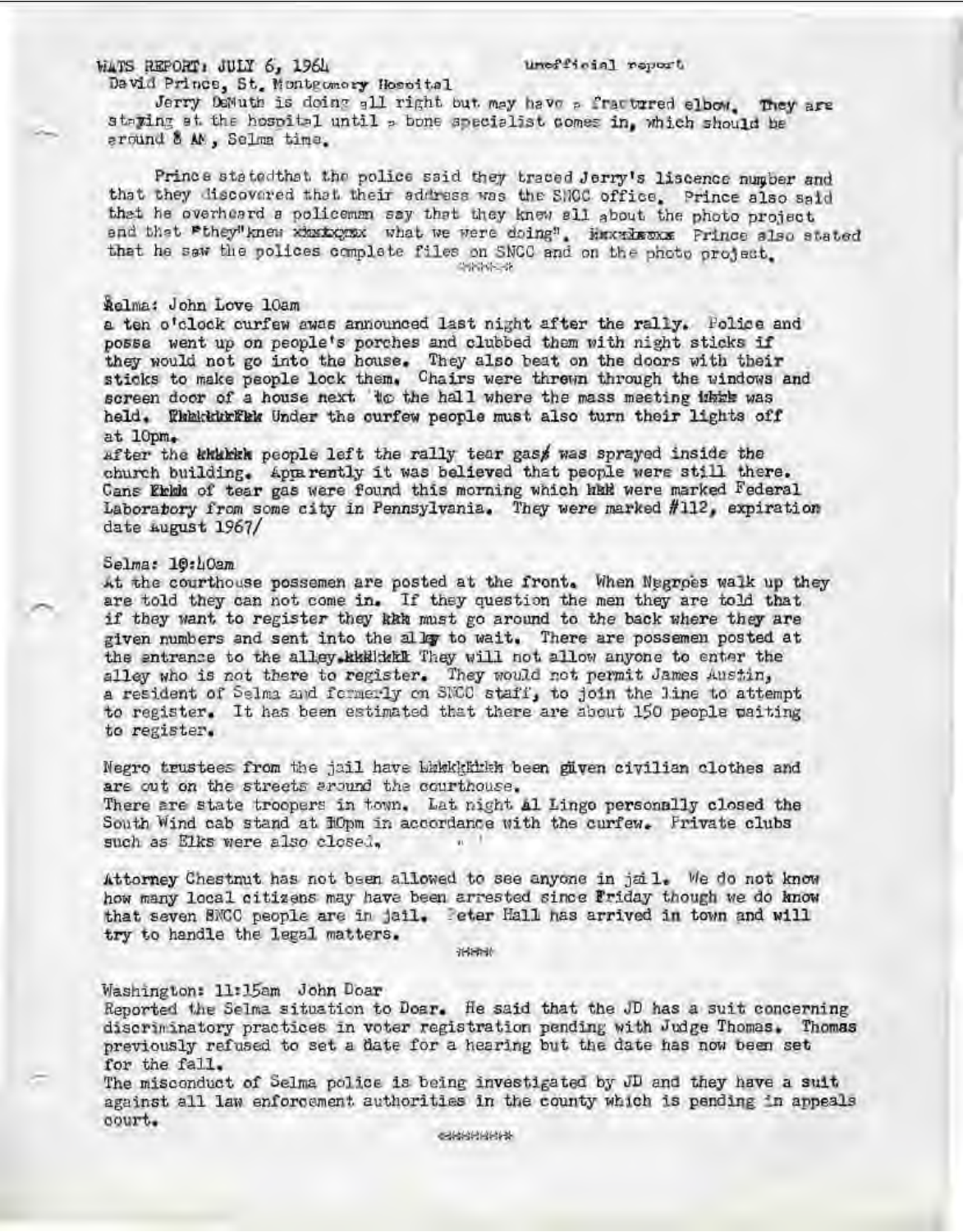#### WATS REPORT: Monday July 6, 1964 unofficial report

Boston: Pam Emerson

Boston office called John Doar at 12:30pm who told her that it was tye 11 call he had received from SNCC people in a couple of hours. He told her that the JD was doing everything they could

#### Detroit: Martha Kocel

At Inm Martha called John Doar person to person. The secretary answered and when she had determined that Martha was calling from SNCC she told her that Mr. Doar was no longer receiving long distance calls, but that he wanted her to know that he was doing everything possible **an** Selma and that he was keeping in contact with SNCC people there.

The Detroit Friends are also calling the UAW and asking them to call sheriff Clark; UAW will send out an office memo so that effect, so he should receive as many as 50 calls from Detroit/ **Ekk Martha Kooel called Sheriff Clark and** talked with his secretary. When she kkitt asked why Negroes were being kk made to go kkkk to the back of the courthouse the secretary answered that everyone had to.

营业业务

#### Selma: 2:30 Mary Varela to Sandra Stovall.

John Lewis, Francis Mitchell, John Love and James Austin have been arrested. <br>Between 40 and 50 people were standing on the steps of the federal building. Three young boys with bosters went ofer to the courthouse and were allowed to stand there about 5 minutes. Weanwhile the people at the federal building began to sing and then began moving down the steps. A group of possemen with cattle prodders moved up to meet them and arrested the whole group. ~HHI-

### Selma:

During an earlier call from Mitchell reported that John and others had headed down to Broad Street and that the office had received a report that white youths were going down there with bags of rocks.

**{BHh'Ht** 

#### Report on Selma from Greenwood:

Re above arrests: The group was standing on the federal building steps, Lewis, Mitchell, Love and Austin amongst them. Three youngsters went over to the courthous with signs. The sign was taken from one girl. One boy was arrested. When that happened, the group on the steps began to kikk sing. The had been signing for about two minutes when abakkef sheriff Glark shouted through a lakkk horn that everyone would be arrested for disturbing the court which had been in session for 10 min.s A group of posse charged at the federal building arrested the whole group. Mary Varela received a report that when the group was taken around the corner they were beaten with night sticks and cattle prodders were used on them. All newsmen were chased down the street away from the federal building.

~J~~~

#### l&&ld:k~

Washington, D.C. *Rkll:* John Doar: 2;45pm Called John Doar and left a report concerning with the arrests in Selma with his secretary. Emphasized that arrests took place on steps of federal building. 4806651-22

Atlanta AP and UPI were called: they already had the story from their men down in Selma.

18800-0000000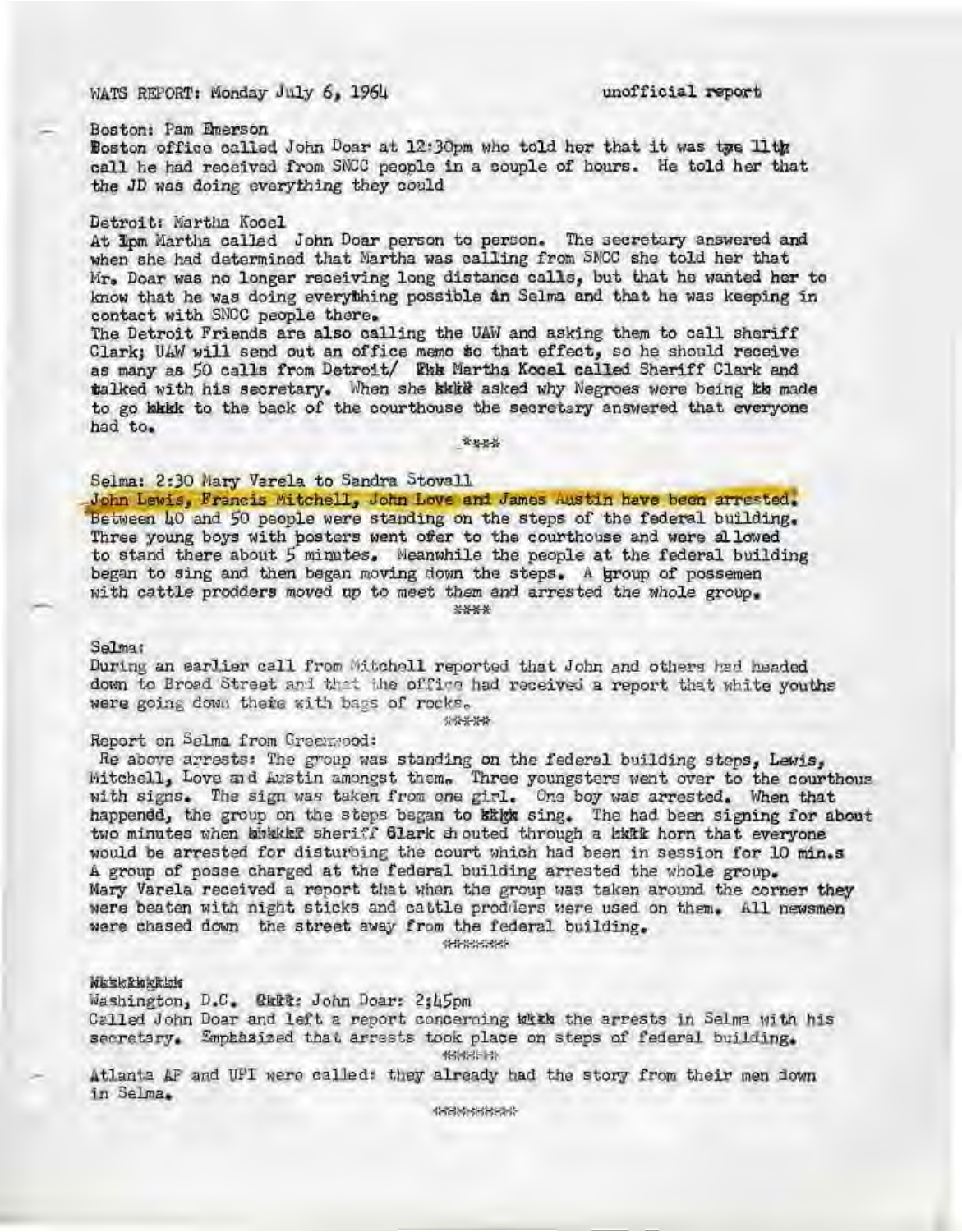# July 6, 1964, 11:30 pm<br>Jessie B. Stellwarth, in early twenties, victim of shooting:

Woman shot in Moss Point as she left voter registration mass meeting at Knights of Pythias Hall. Twelve shots were fired from carload of whites. Believe the car was green Comet, She was the only person hit by shots and is now at Singing River Hospital in Pascagoula with wounds in either back or side.<br>Arived at hospital at 9:50 pm, Mississippi time.<br>Police were in meeting until five minutes before the meeting

dispersed.<br>Jessie B. Selllwarth was asked by the nurse at the hospital if she had been shot by her father. The nurse then remarked "this happens all the time,"

John Dohr was called from Greenwood at 9:30 pm, Mississippi time.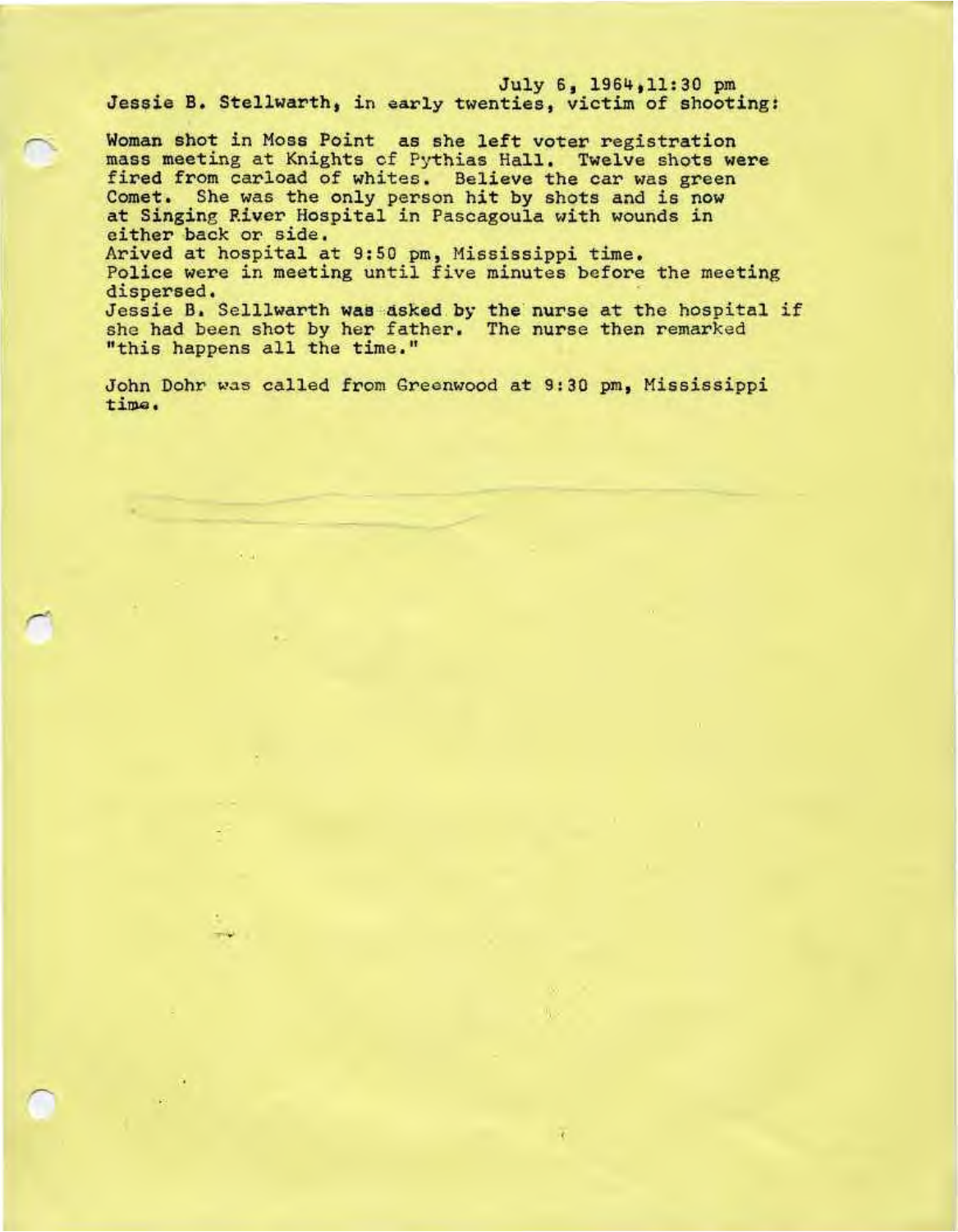### WATS Report - July 1. 1964 - Taken by John Perdex 10:00 rm

Americas, Georgia (Sunter county) NEGRO AND WHITE MOBS FORMING Robert Mants About 150 whites are grouped downtown in front of the Martin Theatre. scene of a riot last night. Negroes have been grouping to mppose them and dispersing periodically. Mants has helped to disperse them. Police and firmmen are present in the area. Earlier in the day Negroes ate at George's Restaurant and the B&B Restaurant in downtown Americus. There were no incidents.

## Atlanta, Ga. July 6, 1964 8:15 pm John Perdew

REPORT TO FBI - I informed agent Charles Haynes of Atlanta FBI that Willie Ricks in Americus had called at 8:00 pm, had said that Negroes were organizing to meet a white mob tonight, that there was a white mob downtown, size unspecified. I insisted that the very presence of a mob at the site of a public accommodation which Negroes had been using constituted interference with the implementation of the Civil Act of 1964. I said I understood that anybedy interfering with the implementation of the Act was liable to prosecution. I claimed that I thought FBI agents should go immediately to the scene and if necessary use their power of arrest to keep the situation under control. Haynes replied that he was not determin ing policy, that it was determined from Washington, and that the policy was not to go finte the field and interfere with the actions of local law enforcement officers to keep law and order. I answered that I wasn't sure that law and order would be kept, that my consern was preventive measures, not post facto reports. Reminded Haynes that Sunday night the police and firemen had attempted only to disperse the Negro mob and not the whites.

### Atlanta, Ga. - July 6, 1964 - 10:00pm John Perdew

REPORT TO FBI - Called Albany FBI agent Joseph H. O'Rourke and informed him of what Mants had said concerning mobs forming in Americus at the time. O'Rourke said he couldn't act except on orders from Atlanta FBI agent Charles Haynes. When I said I had already talked to him, O. asked me whan he had said. I told him. I emphasized that my concern was prevention of an incident, not reperts after the fact. He said he had been informed that the State Patrol had been held in reserve last night in case police couldn't handle the indident.

WATS REPORT - Julk 6, 1964 11:10 pm Taken by John Perdew

.mericus Ga. (Sumter County). Robert Mants. WHITES SHOOTING IN NEGRO SECTION Carload of Whites went through Seaboard side of Americus shooting in Negro residential area. So far no one reported hit. The downtown area appears to be clear of groups now. All people in SNCC house have just taken refuge in Barnum Funeral Home when they heard noise of what sounded like an approachi crowd. Learned the crowd was going down Forsyth St. about a block away, parallel to the street which the SNCC house is nn.

٠